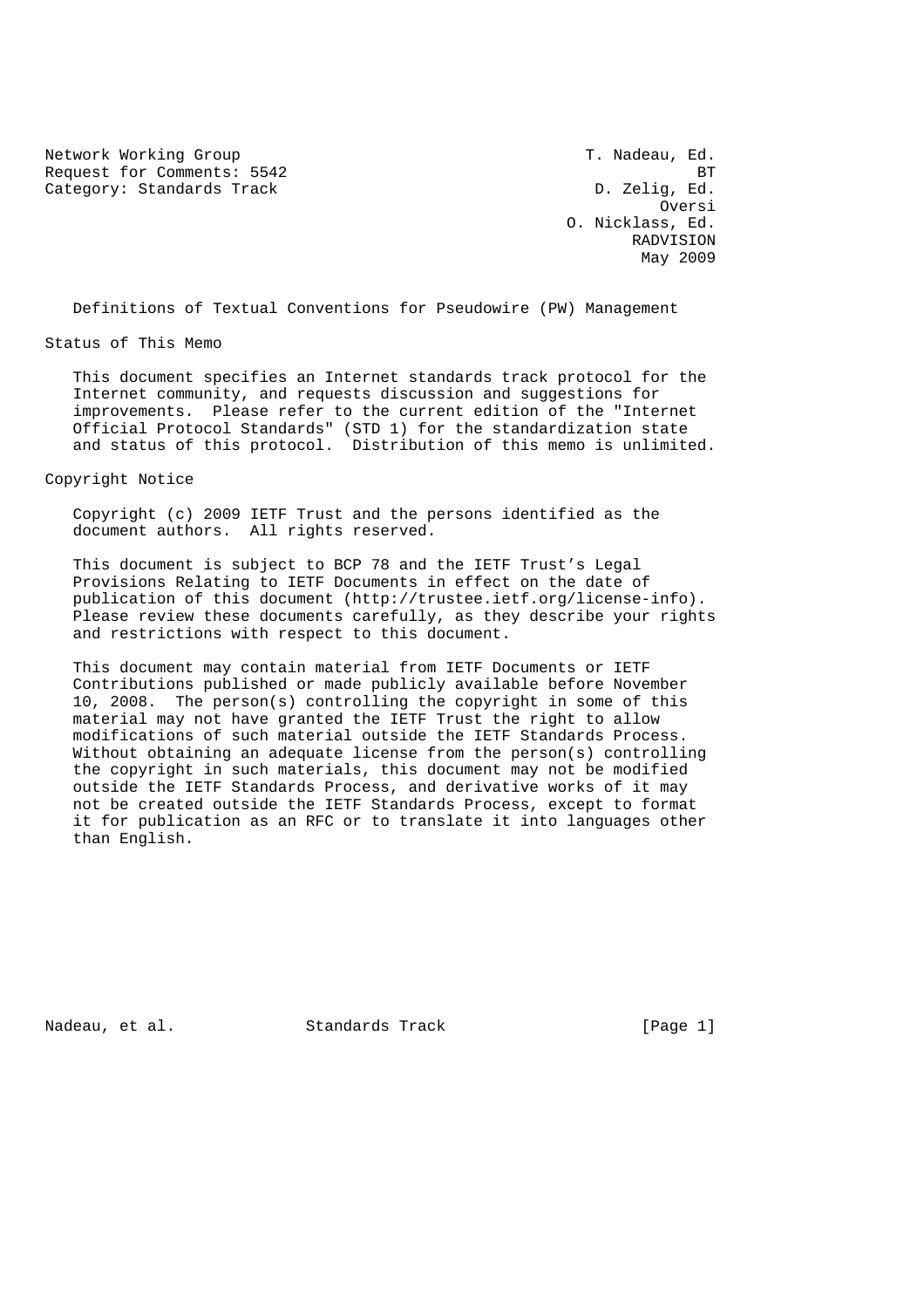#### Abstract

 This memo defines a Management Information Base (MIB) module that contains textual conventions (TCs) to represent commonly used pseudowire (PW) management information. The intent is that these TCs will be imported and used in PW-related MIB modules that would otherwise define their own representations.

## Table of Contents

|  | 2. The Internet-Standard Management Framework 2 |  |
|--|-------------------------------------------------|--|
|  |                                                 |  |
|  |                                                 |  |
|  |                                                 |  |
|  |                                                 |  |
|  |                                                 |  |
|  |                                                 |  |
|  |                                                 |  |

### 1. Introduction

 This memo defines a portion of the Management Information Base (MIB) for use with network management protocols in the Internet community. In particular, it defines textual conventions used for pseudowire (PW) technology and for Pseudowire Edge-to-Edge Emulation (PWE3) MIB modules.

2. The Internet-Standard Management Framework

 For a detailed overview of the documents that describe the current Internet-Standard Management Framework, please refer to section 7 of RFC 3410 [RFC3410].

 Managed objects are accessed via a virtual information store, termed the Management Information Base or MIB. MIB objects are generally accessed through Simple Network Management Protocol (SNMP). Objects in the MIB are defined using the mechanisms defined in the Structure of Management Information (SMI). This memo specifies a MIB module that is compliant to the SMIv2, which is described in STD 58, RFC 2578 [RFC2578], STD 58, RFC 2579 [RFC2579] and STD 58, RFC 2580 [RFC2580].

3. Conventions Used in This Document

 The key words "MUST", "MUST NOT", "REQUIRED", "SHALL", "SHALL NOT", "SHOULD", "SHOULD NOT", "RECOMMENDED", "MAY", and "OPTIONAL" in this document are to be interpreted as described in [RFC2119].

Nadeau, et al. Standards Track [Page 2]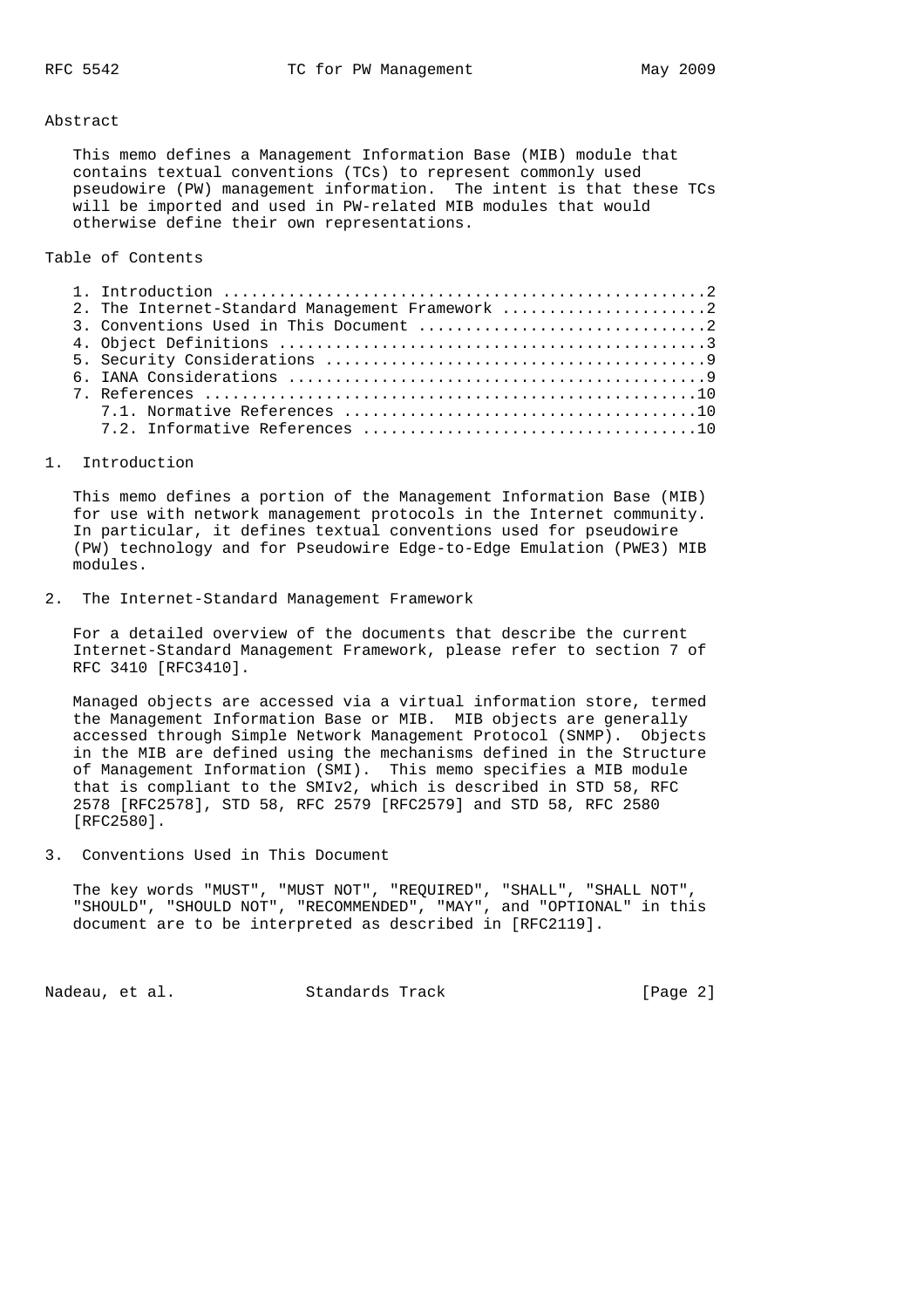4. Object Definitions PW-TC-STD-MIB DEFINITIONS ::= BEGIN IMPORTS MODULE-IDENTITY, Unsigned32, mib-2 FROM SNMPv2-SMI -- [RFC2578] TEXTUAL-CONVENTION  $FROM$   $SNNPv2-TC$ ;  $[RFC2579]$  pwTcStdMIB MODULE-IDENTITY LAST-UPDATED "200904210000Z" -- 21 April 2009 00:00:00 GMT ORGANIZATION "Pseudowire Edge-to-Edge Emulation (PWE3) Working Group" CONTACT-INFO " Thomas D. Nadeau Email: tom.nadeau@bt.com David Zelig Email: davidz@oversi.com Orly Nicklass Email: orlyn@radvision.com The PWE3 Working Group (email distribution pwe3@ietf.org, http://www.ietf.org/html.charters/pwe3-charter.html) " DESCRIPTION "This MIB module defines TEXTUAL-CONVENTIONS for concepts used in pseudowire edge-to-edge networks. Copyright (c) 2009 IETF Trust and the persons identified as authors of the code. All rights reserved. Redistribution and use in source and binary forms, with or without modification, are permitted provided that the following conditions are met: - Redistributions of source code must retain the above

 copyright notice, this list of conditions and the following disclaimer.

Nadeau, et al. Standards Track [Page 3]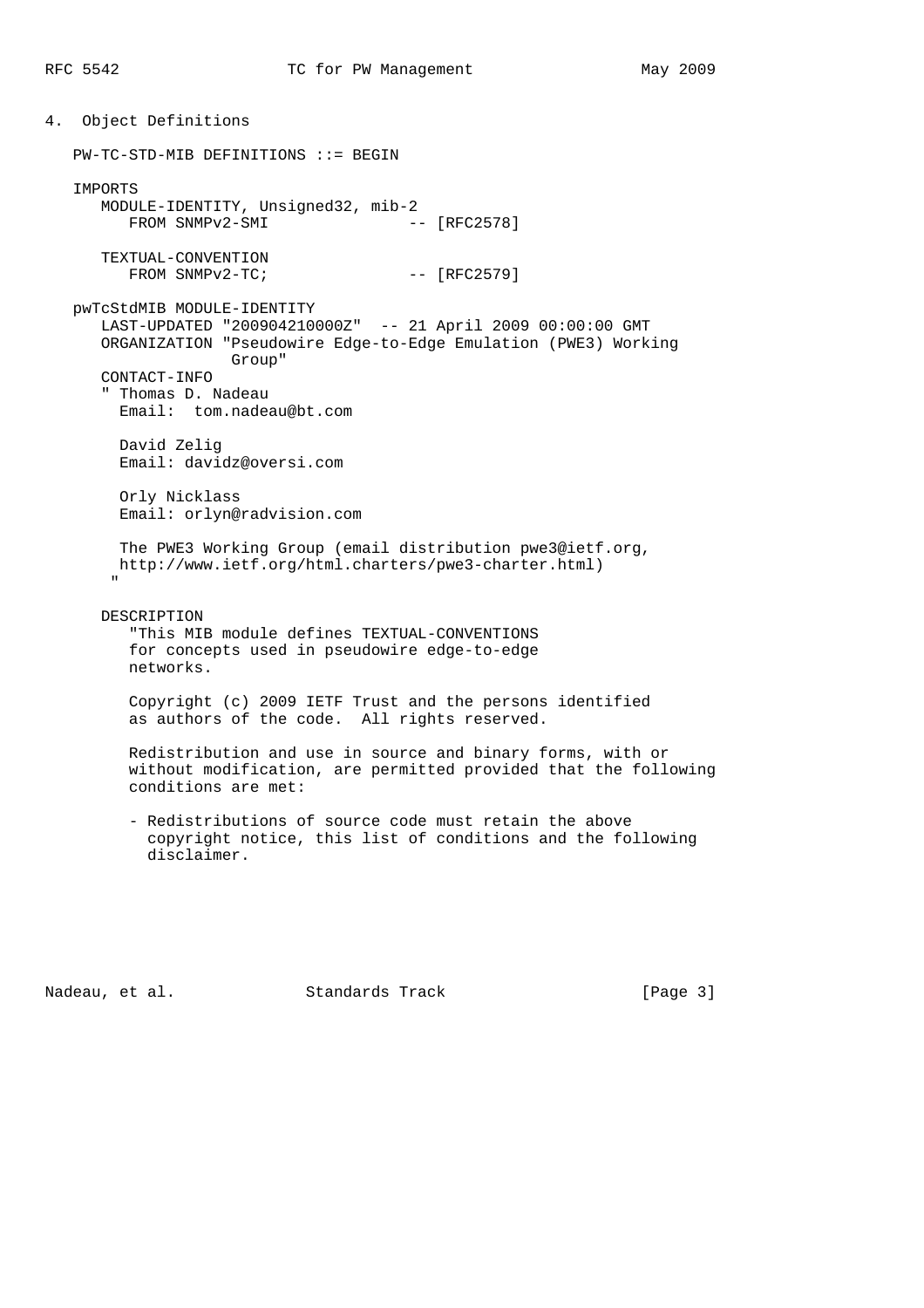- Redistributions in binary form must reproduce the above copyright notice, this list of conditions and the following disclaimer in the documentation and/or other materials provided with the distribution.
- Neither the name of Internet Society, IETF or IETF Trust, nor the names of specific contributors, may be used to endorse or promote products derived from this software without specific prior written permission.

 THIS SOFTWARE IS PROVIDED BY THE COPYRIGHT HOLDERS AND CONTRIBUTORS 'AS IS' AND ANY EXPRESS OR IMPLIED WARRANTIES, INCLUDING, BUT NOT LIMITED TO, THE IMPLIED WARRANTIES OF MERCHANTABILITY AND FITNESS FOR A PARTICULAR PURPOSE ARE DISCLAIMED. IN NO EVENT SHALL THE COPYRIGHT OWNER OR CONTRIBUTORS BE LIABLE FOR ANY DIRECT, INDIRECT, INCIDENTAL, SPECIAL, EXEMPLARY, OR CONSEQUENTIAL DAMAGES (INCLUDING, BUT NOT LIMITED TO, PROCUREMENT OF SUBSTITUTE GOODS OR SERVICES; LOSS OF USE, DATA, OR PROFITS; OR BUSINESS INTERRUPTION) HOWEVER CAUSED AND ON ANY THEORY OF LIABILITY, WHETHER IN CONTRACT, STRICT LIABILITY, OR TORT (INCLUDING NEGLIGENCE OR OTHERWISE) ARISING IN ANY WAY OUT OF THE USE OF THIS SOFTWARE, EVEN IF ADVISED OF THE POSSIBILITY OF SUCH DAMAGE.

 This version of this MIB module is part of RFC 5542; see the RFC itself for full legal notices."

-- Revision history.

 REVISION "200904210000Z" -- 21 April 2009 00:00:00 GMT DESCRIPTION "Original Version" ::= { mib-2 188 }

 PwGroupID ::= TEXTUAL-CONVENTION DISPLAY-HINT "d" STATUS current DESCRIPTION "An administrative identification for grouping a set of service-specific pseudowire services." SYNTAX Unsigned32 PwIDType ::= TEXTUAL-CONVENTION

 DISPLAY-HINT "d" STATUS current

Nadeau, et al. Standards Track [Page 4]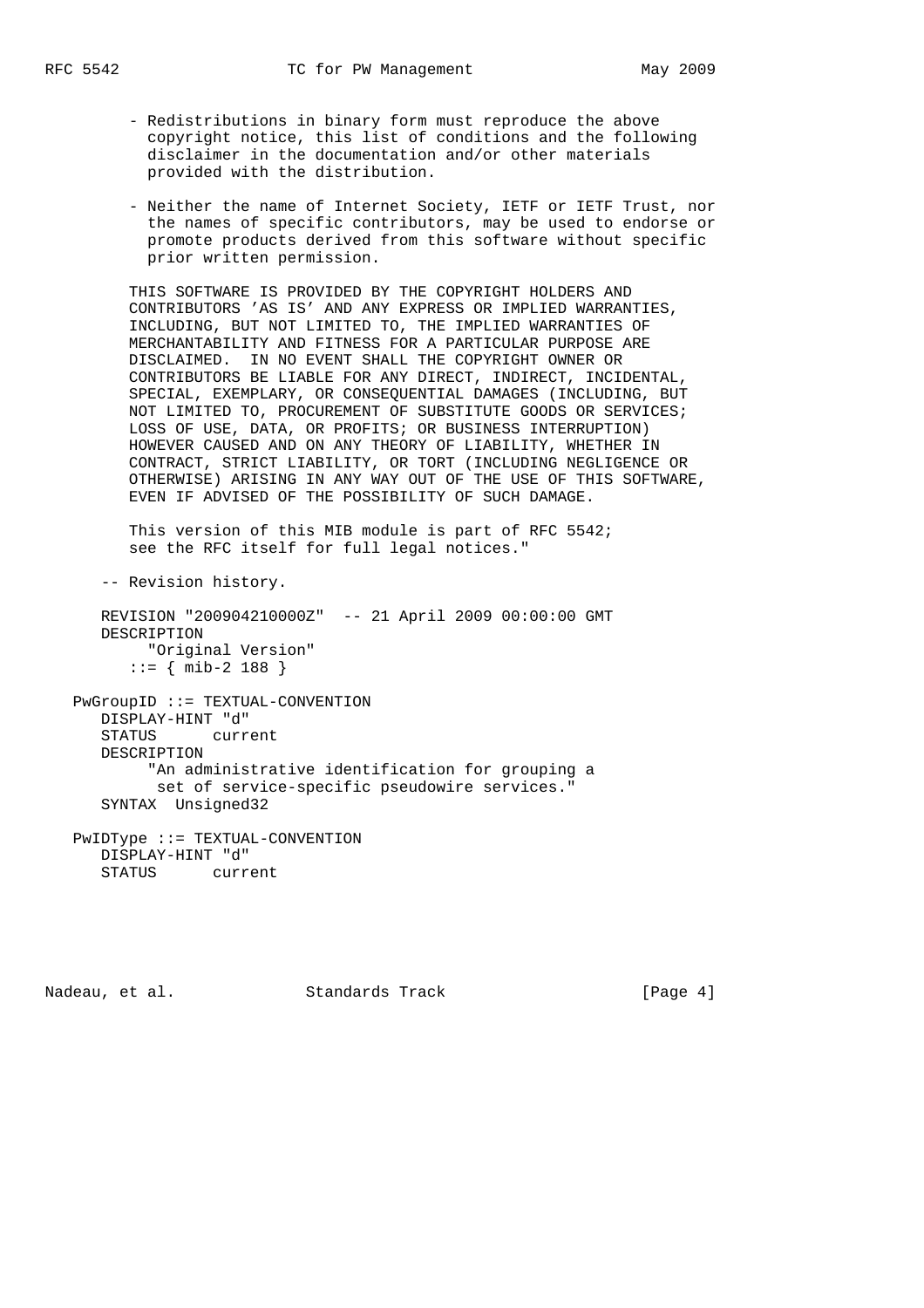```
 DESCRIPTION
        "Pseudowire Identifier. Used to identify the PW
        (together with some other fields) in the signaling
        session."
   SYNTAX Unsigned32
PwIndexType ::= TEXTUAL-CONVENTION
  DISPLAY-HINT "d"
   STATUS current
   DESCRIPTION
        "Pseudowire Index. A unique value, greater than zero,
        for each locally defined PW. Used for indexing
        several MIB tables associated with the particular PW.
        It is recommended that values are assigned contiguously
        starting from 1. The value for each PW MUST remain
        constant at least from one re-initialization
        to the next re-initialization."
   SYNTAX Unsigned32 (1..4294967295)
PwIndexOrZeroType ::= TEXTUAL-CONVENTION
   DISPLAY-HINT "d"
   STATUS current
   DESCRIPTION
        "This TEXTUAL-CONVENTION is an extension of the
         PwIndexType convention. The latter defines a greater-
         than-zero value used to identify a pseudowire
         in the managed system. This extension permits the
        additional value of zero. The zero value is object-specific
        and MUST therefore be defined as part of the description of
        any object that uses this syntax. Examples of the usage of
        zero might include situations where pseudowire was unknown,
        or where none or all pseudowires need to be referenced."
   SYNTAX Unsigned32 (0..4294967295)
PwOperStatusTC ::= TEXTUAL-CONVENTION
   STATUS current
   DESCRIPTION
     "Indicates the operational status of the PW.
    - up(1): Ready to pass packets.
     - down(2): PW signaling is not yet finished, or
                         indications available at the service
                         level indicate that the PW is not
                         passing packets.
     - testing(3): AdminStatus at the PW level is set to
                         test.
```
Nadeau, et al. Standards Track [Page 5]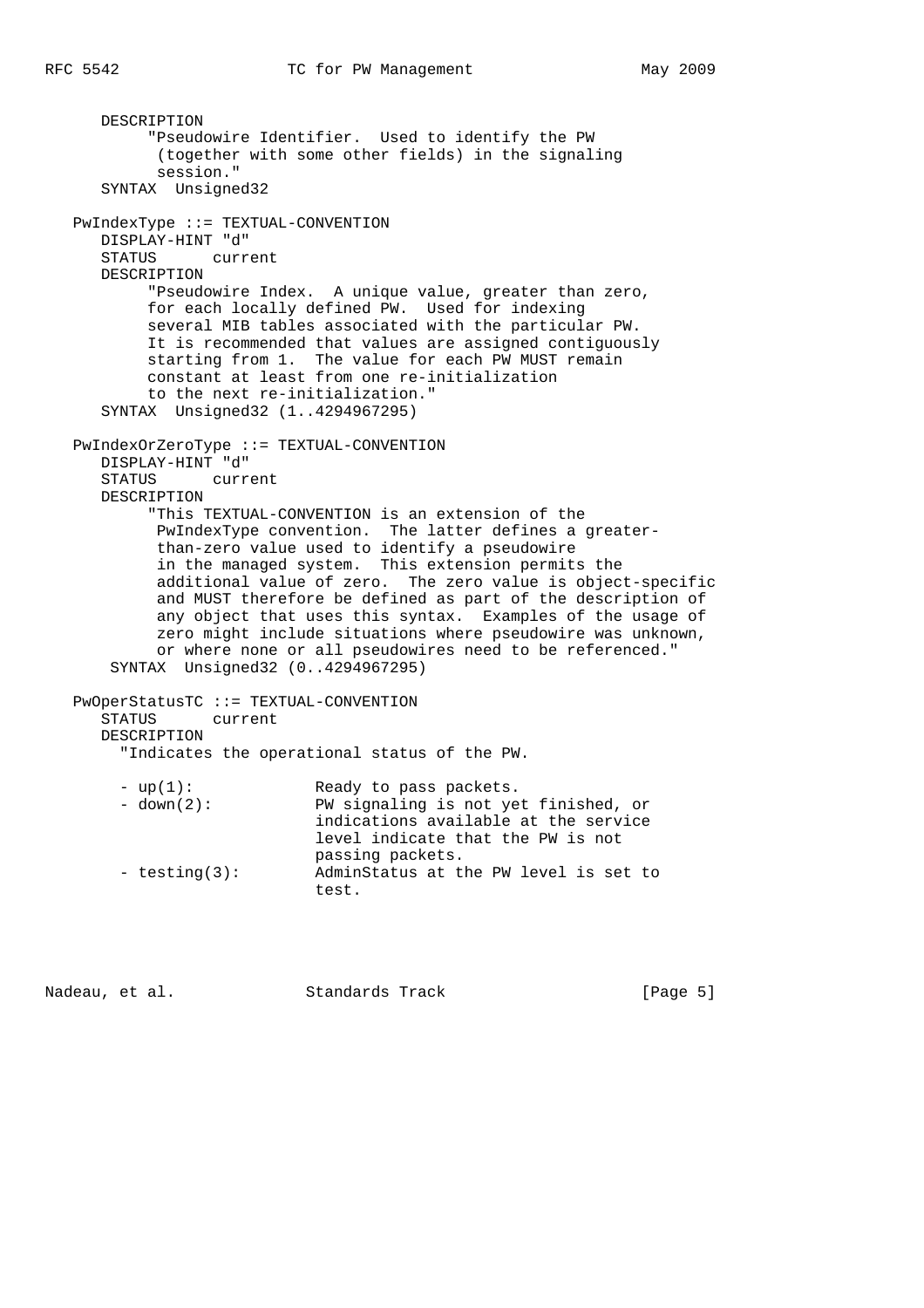```
 - dormant(4): The PW is not in a condition to pass
                            packets but is in a 'pending' state,
                            waiting for some external event.
       - notPresent(5): Some component is missing to accomplish
                            the setup of the PW. It can be
                            configuration error, incomplete
                            configuration, or a missing H/W component.
       - lowerLayerDown(6): One or more of the lower-layer interfaces
                            responsible for running the underlying PSN
                            is not in OperStatus 'up' state."
   SYNTAX INTEGER {
      up(1),
       down(2),
       testing(3),
       dormant(4),
       notPresent(5),
       lowerLayerDown(6)
       }
  PwAttachmentIdentifierType ::= TEXTUAL-CONVENTION
     STATUS current
     DESCRIPTION
        "An octet string used in the generalized Forward Error
         Correction (FEC) element for identifying attachment forwarder
         and groups. A NULL identifier is of zero length.
"
    SYNTAX OCTET STRING (SIZE (0..255))
  PwGenIdType ::= TEXTUAL-CONVENTION
     STATUS current
     DESCRIPTION
        "Represents the Attachment Group Identifier (AGI) Type and
         Attachment Individual Identifier (AII) Type in generalized FEC
       signaling and configuration.
"
    SYNTAX Unsigned32( 0..254 )
  PwCwStatusTC ::= TEXTUAL-CONVENTION
     STATUS current
     DESCRIPTION
        "Indicates the status of the control word (CW) negotiation
         based on the local configuration and the indications received
         from the peer node.
         waitingForNextMsg(1) indicates that the node is waiting for
         another label mapping from the peer.
```
Nadeau, et al. Standards Track (Page 6)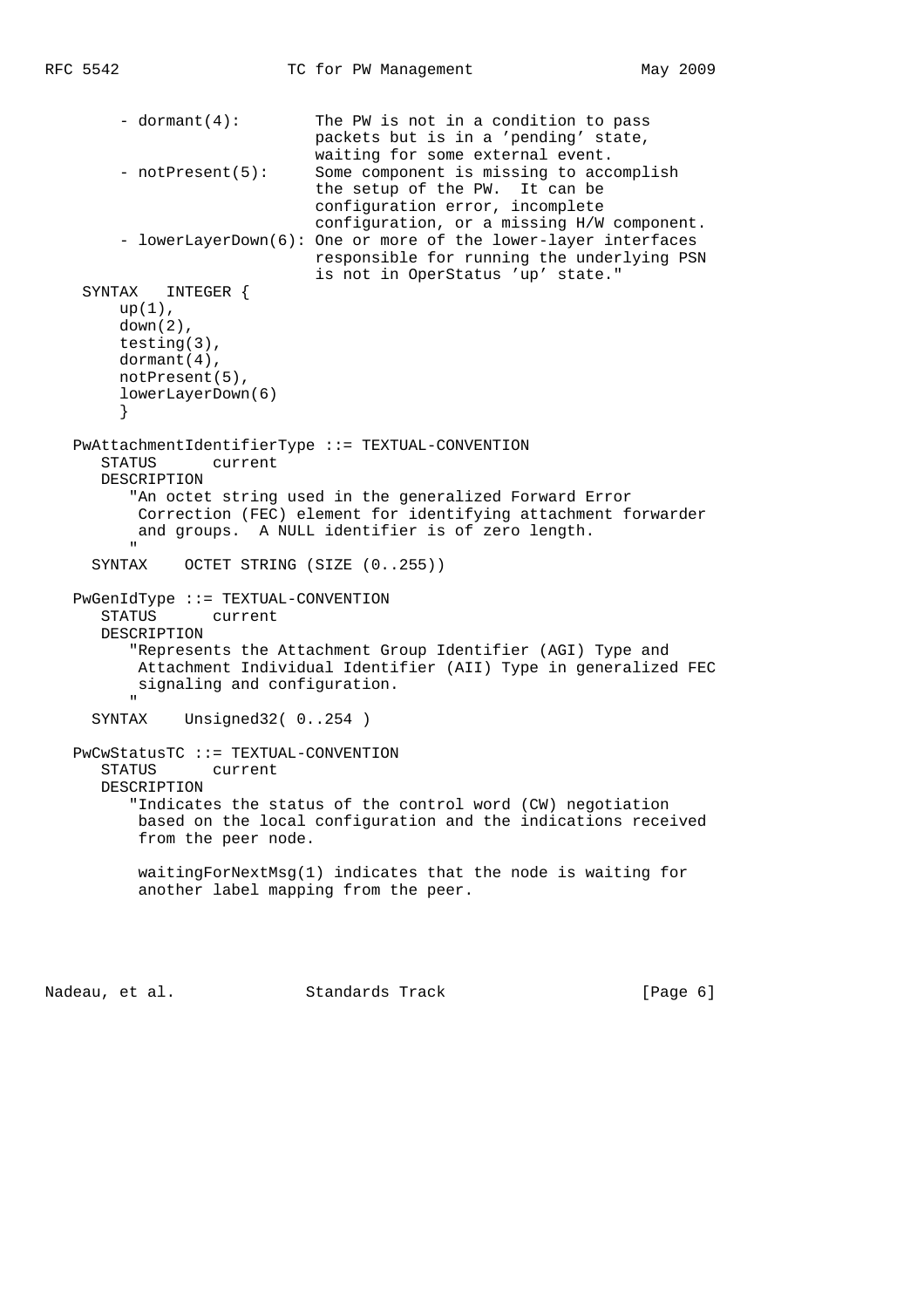sentWrongBitErrorCode(2) indicates that the local node has notified the peer about a mismatch in the C-bit.

 rxWithdrawWithWrongBitErrorCode(3) indicates that a withdraw message has been received with the wrong C-bit error code.

 illegalReceivedBit(4) indicates a C-bit configuration with the peer that is not compatible with the PW type.

 cwPresent(5) indicates that the CW is present for this PW. If signaling is used, the C-bit is set and agreed upon between the nodes. For manually configured PW, the local configuration requires the use of the CW.

 cwNotPresent(6) indicates that the CW is not present for this PW. If signaling is used, the C-bit is reset and agreed upon between the nodes. For manually configured PW, the local configuration requires that the CW not be used.

 notYetKnown(7) indicates that a label mapping has not yet been received from the peer.

 " REFERENCE

> "Martini, et al., 'Pseudowire Setup and Maintenance Using the Label Distribution Protocol', [RFC4447]."

 SYNTAX INTEGER { waitingForNextMsg(1), sentWrongBitErrorCode(2), rxWithdrawWithWrongBitErrorCode(3), illegalReceivedBit(4), cwPresent(5), cwNotPresent(6), notYetKnown(7) }

 PwStatus ::= TEXTUAL-CONVENTION STATUS current DESCRIPTION "Indicates the status of the PW and the interfaces affecting this PW. If none of the bits are set, it indicates no faults are reported. "

Nadeau, et al. Standards Track [Page 7]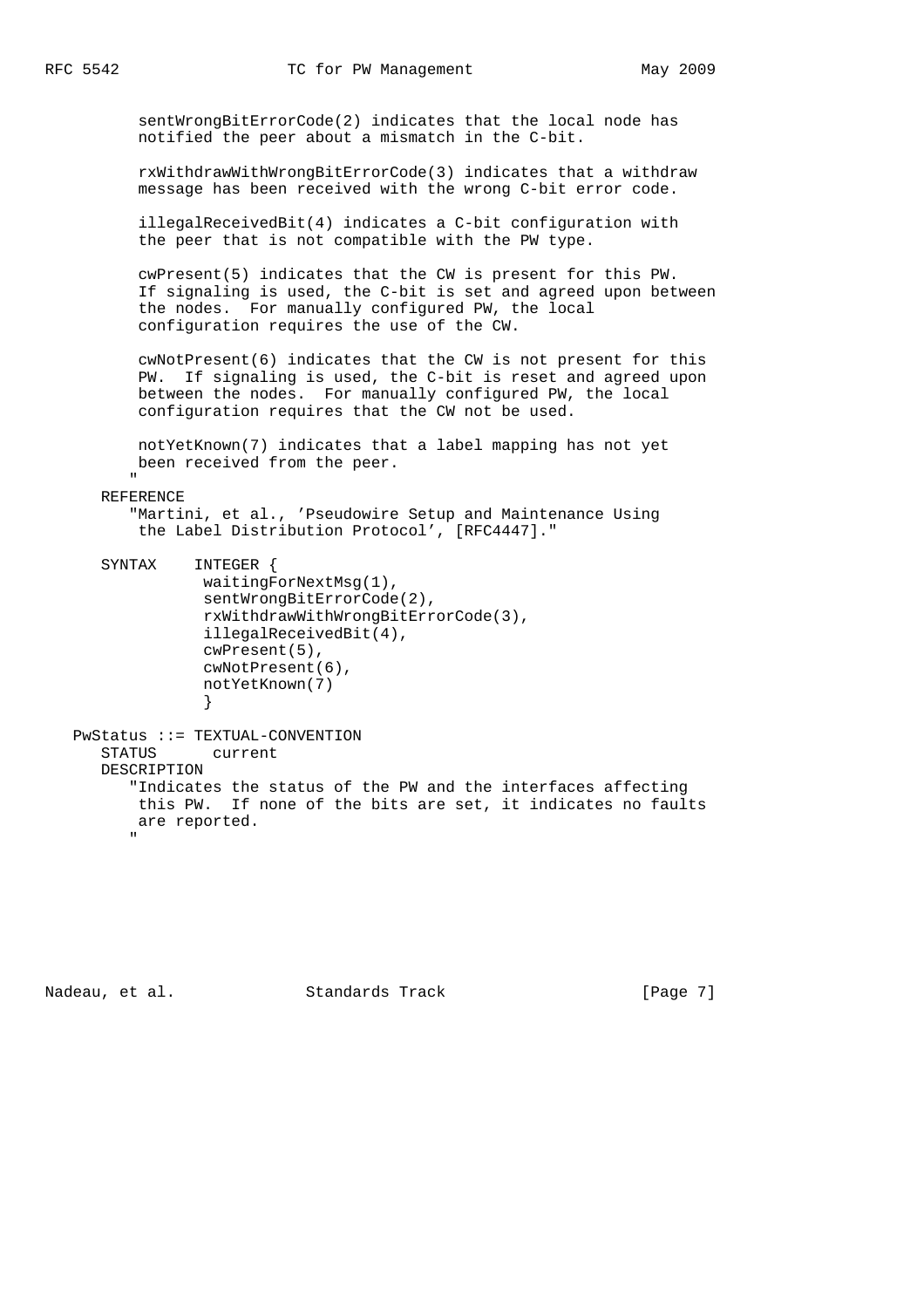```
 SYNTAX BITS {
       pwNotForwarding(0),
       servicePwRxFault(1),
       servicePwTxFault(2),
       psnPwRxFault(3),
       psnPwTxFault(4)
       }
  PwFragSize ::= TEXTUAL-CONVENTION
     DISPLAY-HINT "d"
     STATUS current
     DESCRIPTION
        "If set to a value other than zero, it indicates the desired
         fragmentation length in bytes. If set to zero,
         fragmentation is not desired for PSN bound packets.
"
     SYNTAX Unsigned32
  PwFragStatus ::= TEXTUAL-CONVENTION
     STATUS current
     DESCRIPTION
         "Indicates the status of the fragmentation/reassembly process
         based on local configuration and peer capability.
         noFrag(0) bit indicates that local configuration is for no
         fragmentation.
         cfgFragGreaterThanPsnMtu(1) bit indicates that the local node
         is set to fragment, but the fragmentation size is greater
         than the MTU available at the PSN between the nodes.
         Fragmentation is not done in this case.
         cfgFragButRemoteIncapable(2) bit indicates that the local
         configuration conveys the desire for fragmentation but
         the peer is not capable of reassembly.
```
 remoteFragCapable(3) bit indicates that the remote node is capable to accept fragmented PDUs.

 fragEnabled(4) bit indicates that fragmentation will be used on this PW. Fragmentation can be used if the local node was configured for fragmentation, the peer has the capability to accept fragmented packets, and the CW is in use for this PW."

#### REFERENCE

```
 "Malis, A. and M. Townsley, 'Pseudowire Emulation Edge-to-
Edge (PWE3) Fragmentation and Reassembly', [RFC4623]."
```
Nadeau, et al. Standards Track [Page 8]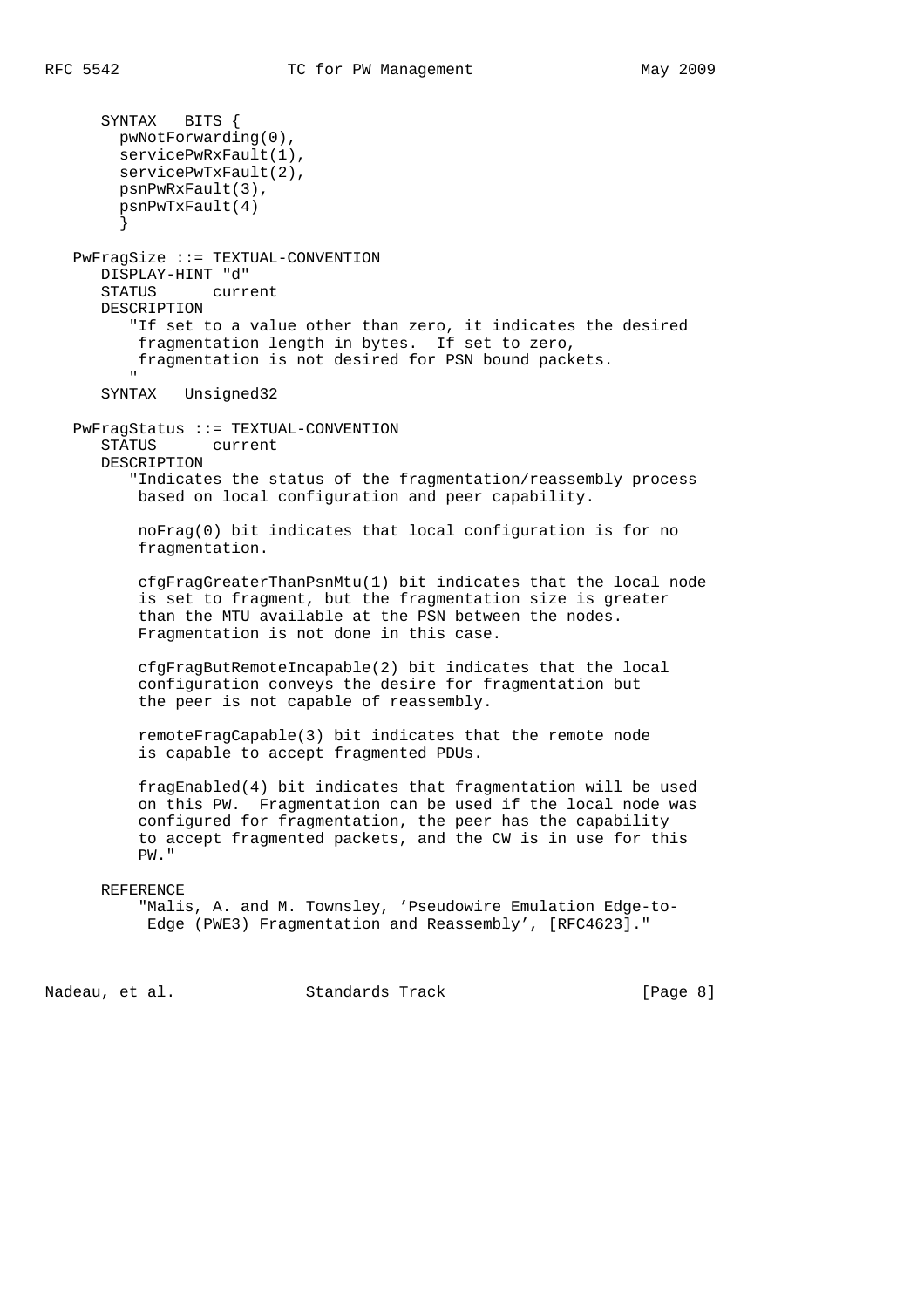```
 SYNTAX BITS {
     noFrag(0),
      cfgFragGreaterThanPsnMtu(1),
     cfgFragButRemoteIncapable(2),
      remoteFragCapable(3),
      fragEnabled(4)
      }
PwCfgIndexOrzero ::= TEXTUAL-CONVENTION
   DISPLAY-HINT "d"
   STATUS current
   DESCRIPTION
        "Index in any of the relevant configuration tables for
        supplement information regarding configuration of the
        specific technology. Value zero implies no additional
        configuration information is applicable."
   SYNTAX Unsigned32 (0..4294967295)
END
```
5. Security Considerations

 This module does not define any management objects. Instead, it defines a set of textual conventions that may be used by other PWE3 MIB modules to define management objects.

 Meaningful security considerations can only be written in the MIB modules that define management objects. Therefore, this document has no impact on the security of the Internet.

6. IANA Considerations

 The MIB module in this document uses the following IANA-assigned OBJECT IDENTIFIER value recorded in the SMI Numbers registry:

| Descriptor | OBJECT IDENTIFIER value |
|------------|-------------------------|
|            |                         |
| pwTcStdMIB | ${min-2 188}$           |

Nadeau, et al. Standards Track [Page 9]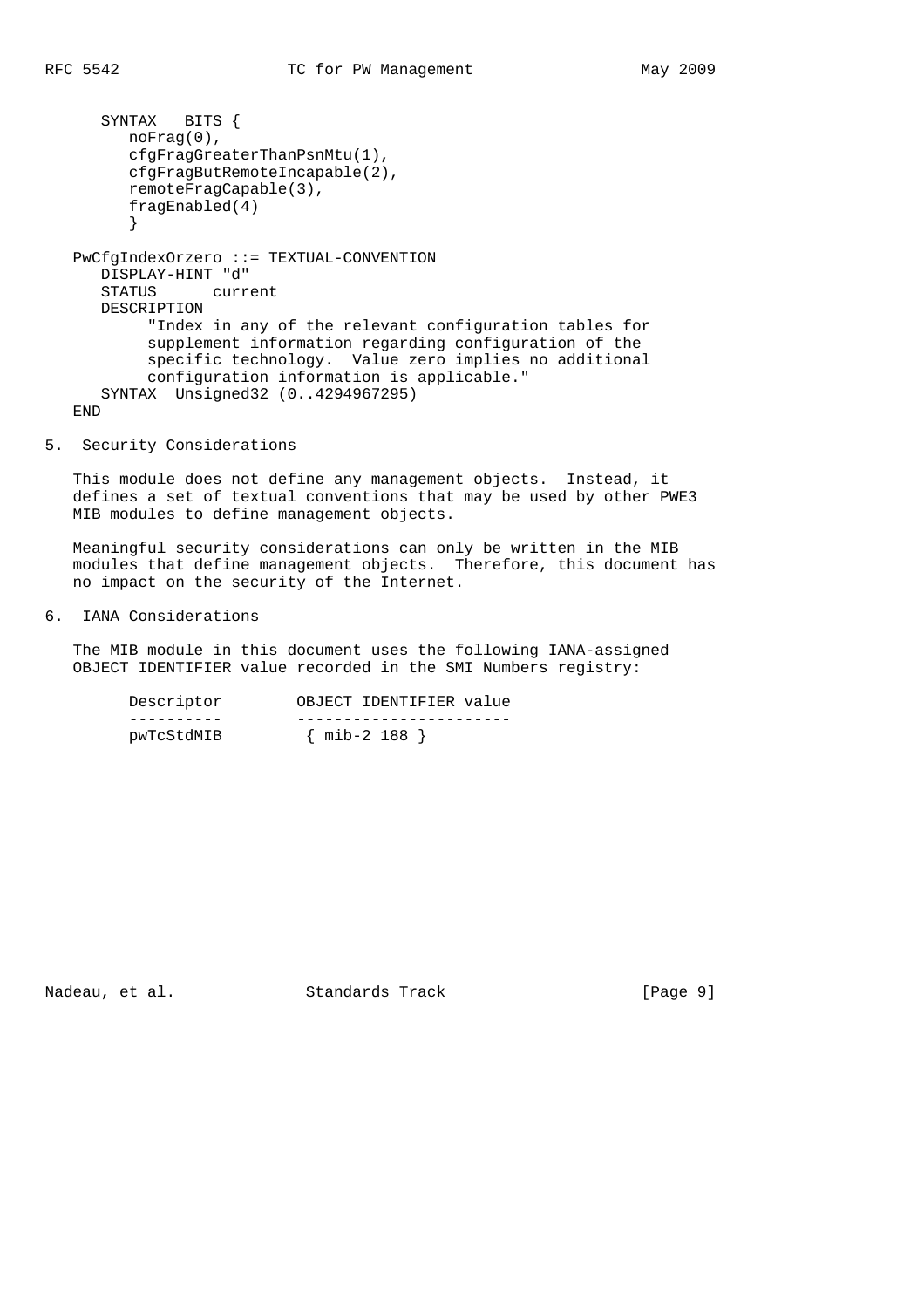# 7. References

7.1. Normative References

- [RFC2119] Bradner, S., "Key words for use in RFCs to Indicate Requirement Levels", BCP 14, RFC 2119, March 1997.
- [RFC2578] McCloghrie, K., Perkins, D., and J. Schoenwaelder, "Structure of Management Information Version 2 (SMIv2)", STD 58, RFC 2578, April 1999.
- [RFC2579] McCloghrie, K., Perkins, D., and J. Schoenwaelder, "Textual Conventions for SMIv2", STD 58, RFC 2579, April 1999.
- [RFC2580] McCloghrie, K., Perkins, D., and J. Schoenwaelder, "Conformance Statements for SMIv2", STD 58, RFC 2580, April 1999.
- [RFC4447] Martini, L., Ed., Rosen, E., El-Aawar, N., Smith, T., and G. Heron, "Pseudowire Setup and Maintenance Using the Label Distribution Protocol (LDP)", RFC 4447, April 2006.
- [RFC4623] Malis, A. and M. Townsley, "Pseudowire Emulation Edge-to- Edge (PWE3) Fragmentation and Reassembly", RFC 4623, August 2006.
- 7.2. Informative References
	- [RFC3410] Case, J., Mundy, R., Partain, D., and B. Stewart, "Introduction and Applicability Statements for Internet- Standard Management Framework", RFC 3410, December 2002.

Nadeau, et al. Standards Track [Page 10]